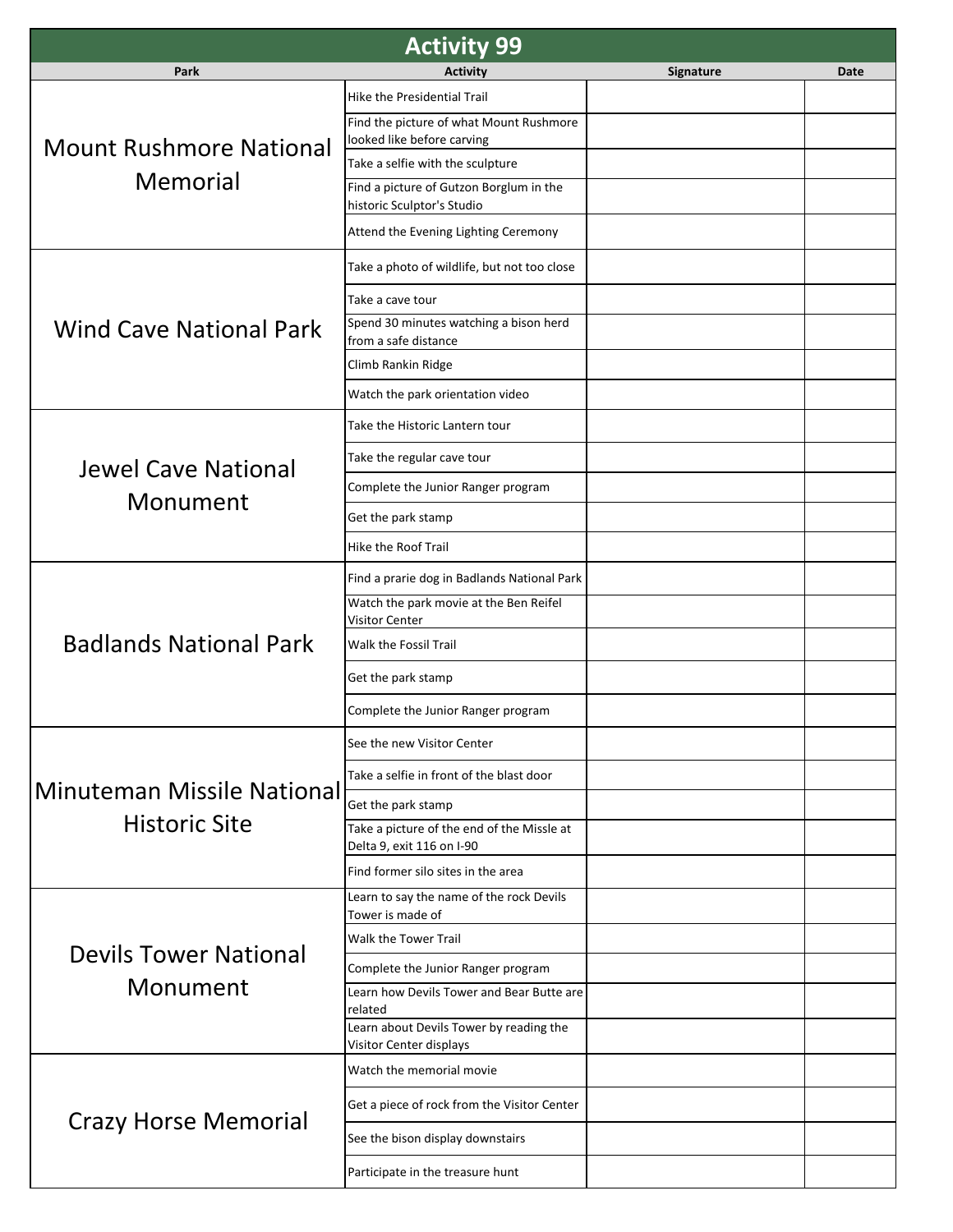| Park                              | <b>Activity</b>                                                                        | Signature | Date |
|-----------------------------------|----------------------------------------------------------------------------------------|-----------|------|
| <b>Custer State Park</b>          | Find the buffalo herd                                                                  |           |      |
|                                   | Hike the Sylvan Lake Trail                                                             |           |      |
|                                   | Take a selfie in the Gordon Stockade                                                   |           |      |
|                                   | Attend a program                                                                       |           |      |
|                                   | Complete the Junior naturalist program                                                 |           |      |
| <b>Outdoor Campus West</b>        | Climb the treehouse                                                                    |           |      |
|                                   | Pet the (stuffed) prarie dog                                                           |           |      |
|                                   | Do the scavenger hunt                                                                  |           |      |
|                                   | Find the turkey tracks                                                                 |           |      |
|                                   | Find, but don't touch, the albino porcupine                                            |           |      |
|                                   | Take a selfie with Bridal Veil Falls                                                   |           |      |
|                                   | Feed the fish at the D.C. Booth National<br>Fish Hatchery                              |           |      |
| <b>Spearfish Community Parks</b>  | See the fall colors in Spearfish Canyon                                                |           |      |
|                                   | Walk a portion of the River Walk through<br>Spearfish                                  |           |      |
|                                   | Go fishing at Angostura                                                                |           |      |
|                                   | Build and take a picture of your sand castle<br>at Breaker's Beach                     |           |      |
| Angostura State Park              | Play a round of disc golf                                                              |           |      |
|                                   | Ride/Walk/Run the 3.2 mile Bike Trail                                                  |           |      |
|                                   | Hike "M" Hill                                                                          |           |      |
|                                   | Ride the bike path along Rapid Creek and<br>learn about the 1972 flood                 |           |      |
| <b>Rapid City Community Parks</b> | Walk the Tour of the Presidents in<br>downtown Rapid City                              |           |      |
|                                   | Take a selfie with a dinosaur on Dinosaur<br>Hill                                      |           |      |
| The Journey Museum                | Participate in the scavenger hunt                                                      |           |      |
|                                   | Be a paleontologist for a day, work in the dig pit<br>and record your finds            |           |      |
|                                   | Be an archaeologist for a day, excavate in the<br>archaeology site and draw your finds |           |      |
|                                   | Put on a lab coat and taking a selfie while<br>looking through the microscope          |           |      |
| The Mammoth Site                  | Learn how many individual mammoths                                                     |           |      |
|                                   | have been found<br>Learn how many types of Mammoths are                                |           |      |
|                                   | found here                                                                             |           |      |
|                                   | Take the walking path in the bone bed<br>Watch the archivists clean the fossils in the |           |      |
|                                   | laboratory                                                                             |           |      |
| <b>Custer Community Parks</b>     | Hike the Skywalk Trail                                                                 |           |      |
|                                   | Have a picnic in Harbach Park                                                          |           |      |
|                                   | Take a selfie with the steel sculpture of<br><b>General Custer</b>                     |           |      |
|                                   | Bike or walk the Mickelson spur to                                                     |           |      |
|                                   | Stockade Lake                                                                          |           |      |